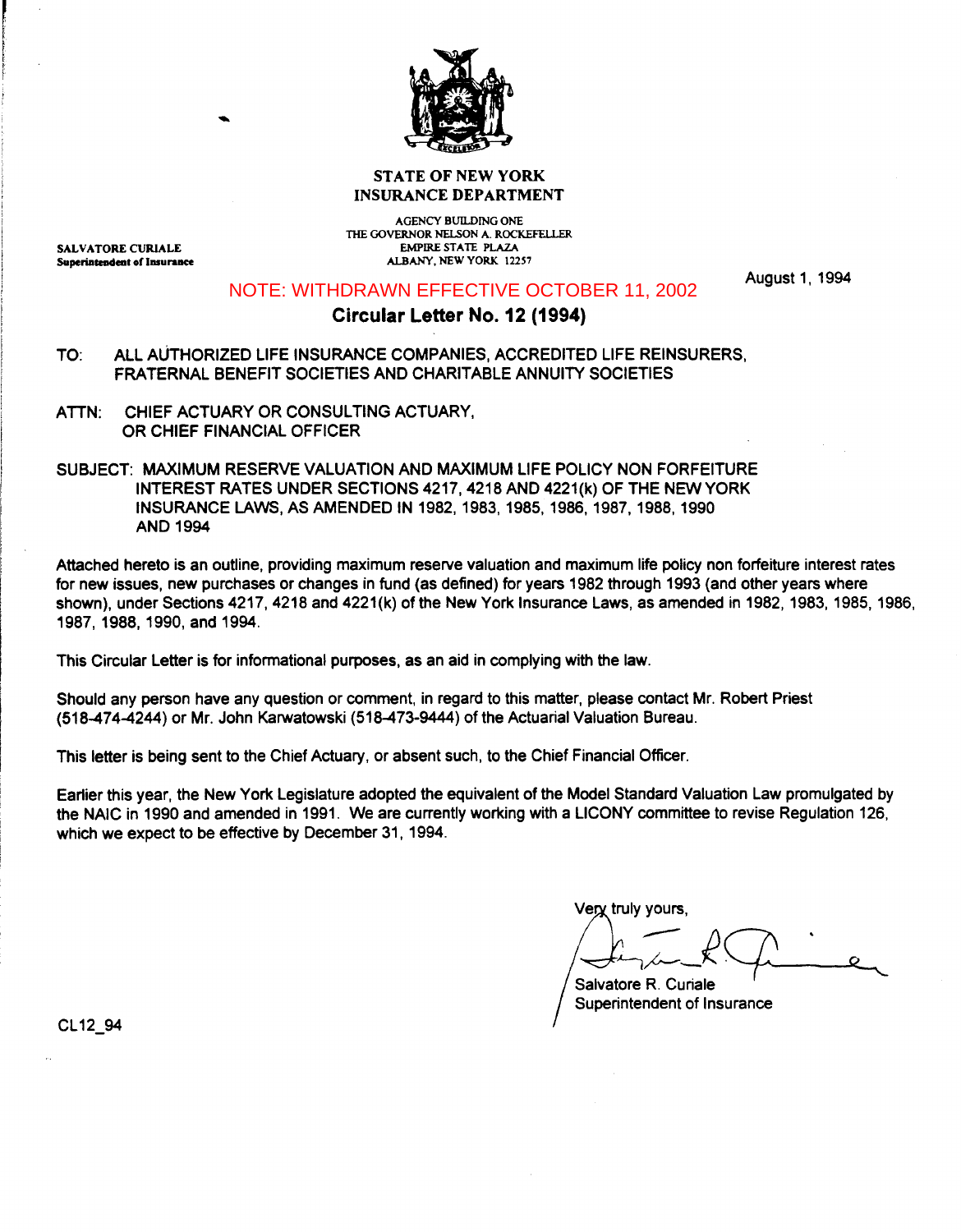# CIRCULAR LETTER No. 12 (1994)

-

#### MAXIMUM VALUATION AND NON FORFEITURE INTEREST RATES

#### UNDER SECTIONS 4217, 4218 and 4221(k) OF THE NEW YORK INSURANCE LAWS

The maximum valuation and non forfeiture interest rates, prescribed by Sections 4217 and 4221 (k) of the New York Insurance Laws for future years, will vary from year to year depending on Moody's corporate bond yield averages.

The maximum valuation interest rates for issues, purchases and changes-in-fund of years 1982 through 1994 (and other years where shown) are outlined below. The maximum valuation and non forfeiture interest rates for Ordinary Life Insurance are shown in Table A of page 2, except for Single Premium Life Insurance (of the kind referred to in Section 4217(c)(4)(B)(vi) as amended by Chapter 302 of the laws of 1987) the maximum valuation interest rates for which are shown in B on page 3.

This Circular Letter is for informational purposes, as an aid in complying with the law.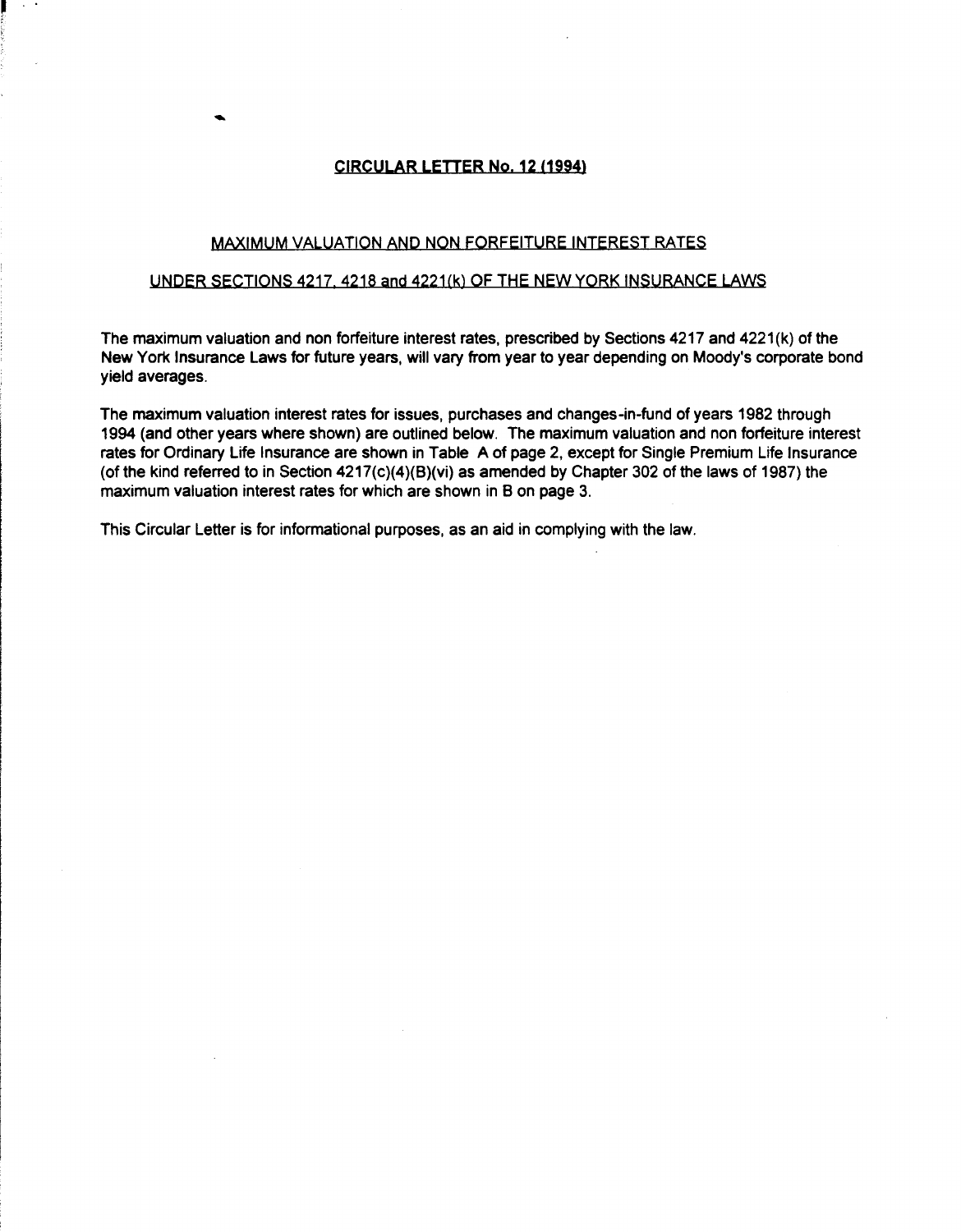#### A ORDINARY LIFE INSURANCE (Except as covered in B on page 3)

| *Issue<br>Year | **Guarantee Duration                                                   | ***Maximum<br>Reserve Valuation<br><b>Interest Rate</b> | Maximum<br>Non forfeiture<br><b>Interest Rate</b><br>#1980<br>1958<br><u>_CSO _ CSO</u> |
|----------------|------------------------------------------------------------------------|---------------------------------------------------------|-----------------------------------------------------------------------------------------|
| 1979-1990      | See Prior Circular Letter No. 8 (1990)                                 |                                                         |                                                                                         |
| 1991           | 10 Years or less<br>More than 10 years, up to 20<br>More than 20 years | 6.00%<br>6.00<br>5.50                                   | 7.50%###<br>7.50<br>###<br>###<br>7.00                                                  |
| 1992           | 10 Years or less<br>More than 10 years, up to 20<br>More than 20 years | 6.00%<br>6.00<br>5.50                                   | 7.50%#<br>7.50<br>#<br>7.00<br>#                                                        |
| 1993           | 10 Years or less<br>More than 10 years, up to 20<br>More than 20 years | 6.00%<br>6.00<br>5.00                                   | 7.50%#<br>7.50<br>#<br>## 6.25<br>#                                                     |
| 1994           | 10 Years or less<br>More than 10 years, up to 20<br>More than 20 years | 5.50%<br>5.25%<br>5.00%                                 | ##7.00%#<br>## 6.50% #<br>$6.25\%$ #                                                    |
| 1995           | 10 Years or less<br>More than 10 years, up to 20<br>More than 20 years | 5.50%<br>5.25%<br>4.50%                                 | 7.00%#<br>6.50%#<br>##5.75%#                                                            |

<sup>\*</sup>  See the paragraph at the top of page 11.

- $+ + +$ The maximum reserve valuation interest rate will be the lesser of the rate as determined from the above table and the rate actually used in determining cash values. This applies to basic reserves under Section 4217, not to the minimum reserve test under Sect. 4218.
- $\#$  Applicable on or after the operative date elected under Section 4221(k)(12). (See the top paragraph on page 10). These rates do not apply to policies issued pursuant to Section 4221(n-1).
- $\#$  In accordance with Section 4221(k)(9)(B)(i) of the New York Insurance Laws, the non forfeiture interest rate used for a particular issue year may not exceed the higher of the applicable maximum non forfeiture interest rate for such particular issue year and that for the immediately preceding issue year (e.g. 1987 issues may use the rate for 1986, 1988 issues may use the rate for 1987).
- ### See the paragraph at the top of page 11. As of January 1, 1989, the 1980 CSO rate must be used for all new business.

<sup>\*\*</sup> The guarantee duration is the maximum number of years the life insurance can remain inforce on a basis guaranteed in the policy.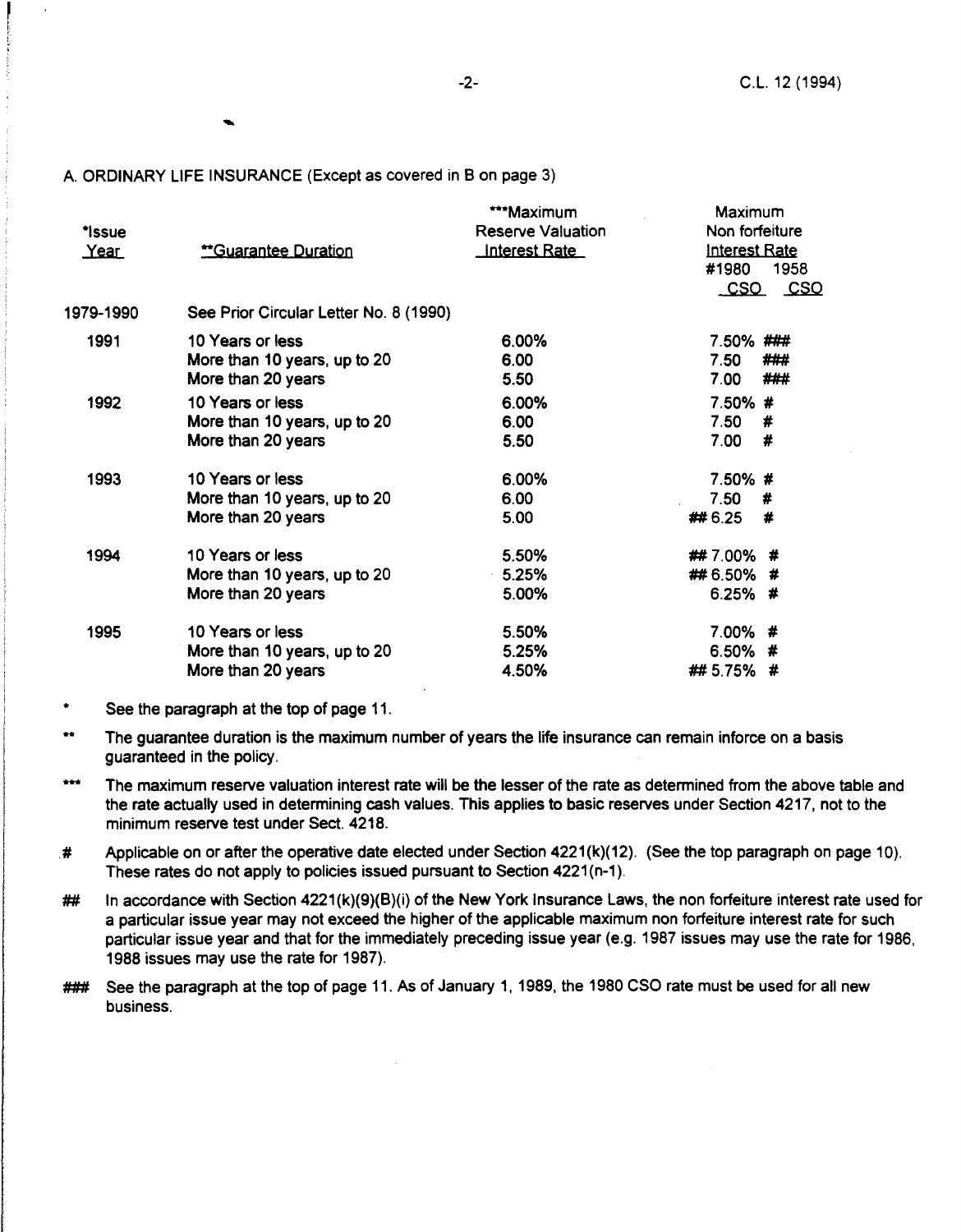..

B. Single Premium Life Insurance of the kind referred to in Section 4217(c)(4)(B)(vi) of the New York Insurance Laws (as amended by Chapter 302 of the laws of 1987).# ##Maximum

|       |                                                    | <del>1777</del> IVIOAIHIUHI |                 |                                         |                 |  |  |
|-------|----------------------------------------------------|-----------------------------|-----------------|-----------------------------------------|-----------------|--|--|
|       |                                                    | <b>Reserve Valuation</b>    |                 |                                         |                 |  |  |
|       |                                                    |                             |                 | <u> Interest Rate</u><br>Change-In-Fund |                 |  |  |
|       |                                                    | <b>Issue Year</b>           |                 |                                         |                 |  |  |
|       |                                                    | <u>Basis</u>                |                 | <b>Basis</b>                            |                 |  |  |
| Issue |                                                    | Without With                |                 | <b>Without</b>                          | With            |  |  |
| Year  | <u>**Guarantee Duration</u>                        | <u>AO&amp;M_</u>            | <b>AO&amp;M</b> | <u>AO&amp;M</u>                         | <b>AO&amp;M</b> |  |  |
|       |                                                    | ***                         | ****            | ***                                     | ****            |  |  |
|       | 1982 - 1990 See Prior Circular Letter No. 8 (1990) |                             |                 |                                         |                 |  |  |
| 1991  | 10 years or less                                   | 6.50%                       | 6.75%           | 6.75%                                   | 7.00%           |  |  |
|       | More than 10 yrs, up to 20                         | 6.25                        | 6.25            | 6.50                                    | 6.75            |  |  |
|       | More than 20 years                                 | 5.50                        | 5.50            | 5.75                                    | 6.00            |  |  |
|       |                                                    |                             |                 |                                         |                 |  |  |
| 1992  | 10 years or less                                   | 6.25%                       | 6.25%           | 6.50%                                   | 6.50%           |  |  |
|       | More than 10 yrs, up to 20                         | 6.00                        | 6.00            | 6.25                                    | 6.25            |  |  |
|       | More than 20 years                                 | 5.25                        | 5.25            | 5.75                                    | 5.75            |  |  |
| 1993  | 10 years or less                                   | 5.75%                       | 5.75%           | 6.00%                                   | 6.00%           |  |  |
|       | More than 10 yrs, up to 20                         | 5.50                        | 5.50            | 5.75                                    | 5.75            |  |  |
|       | More than 20 years                                 | 5.00                        | 5.00            | 5.25                                    | 5.25            |  |  |
|       |                                                    |                             |                 |                                         |                 |  |  |
| 1994  | 10 years or less                                   | 5.50%                       | 5.50%           | 5.75%                                   | 5.75%           |  |  |
|       | More than 10 yrs, up to 20                         | 5.25                        | 5.25            | 5.50                                    | 5.50            |  |  |
|       | More than 20 years                                 | 4.75                        | 4.75            | 5.00                                    | 5.00            |  |  |
|       |                                                    |                             |                 |                                         |                 |  |  |

- \* See the paragraph at the top of page 11.
- <sup>\*\*</sup> The quarantee duration is the number of years for which interest rates provided in, or declared pursuant to, a single premium life insurance policy of the kind referred to in Section  $4217(c)(4)(B)(vi)$  are guaranteed to exceed the greater of (1) 6% and (2) the calendar year statutory valuation interest rate for life insurance policies (other than such single premium policy) with guarantee duration's in excess of 20 years.
- \*\*\* Without an acceptable actuarial opinion and memorandum (using life insurance formula). Additional restrictions may apply by Regulation.
- $***$ May be used only with an acceptable actuarial opinion and memorandum (using annuity formula).
- # Said Chapter 302 amendment became effective, on a mandatory basis, on January 1, 1989. Any company could have filed a written notice of prior election.
- ## See paragraph on reserves for these special single premium life insurance policies on page 11. Also see paragraph at bottom of page 4.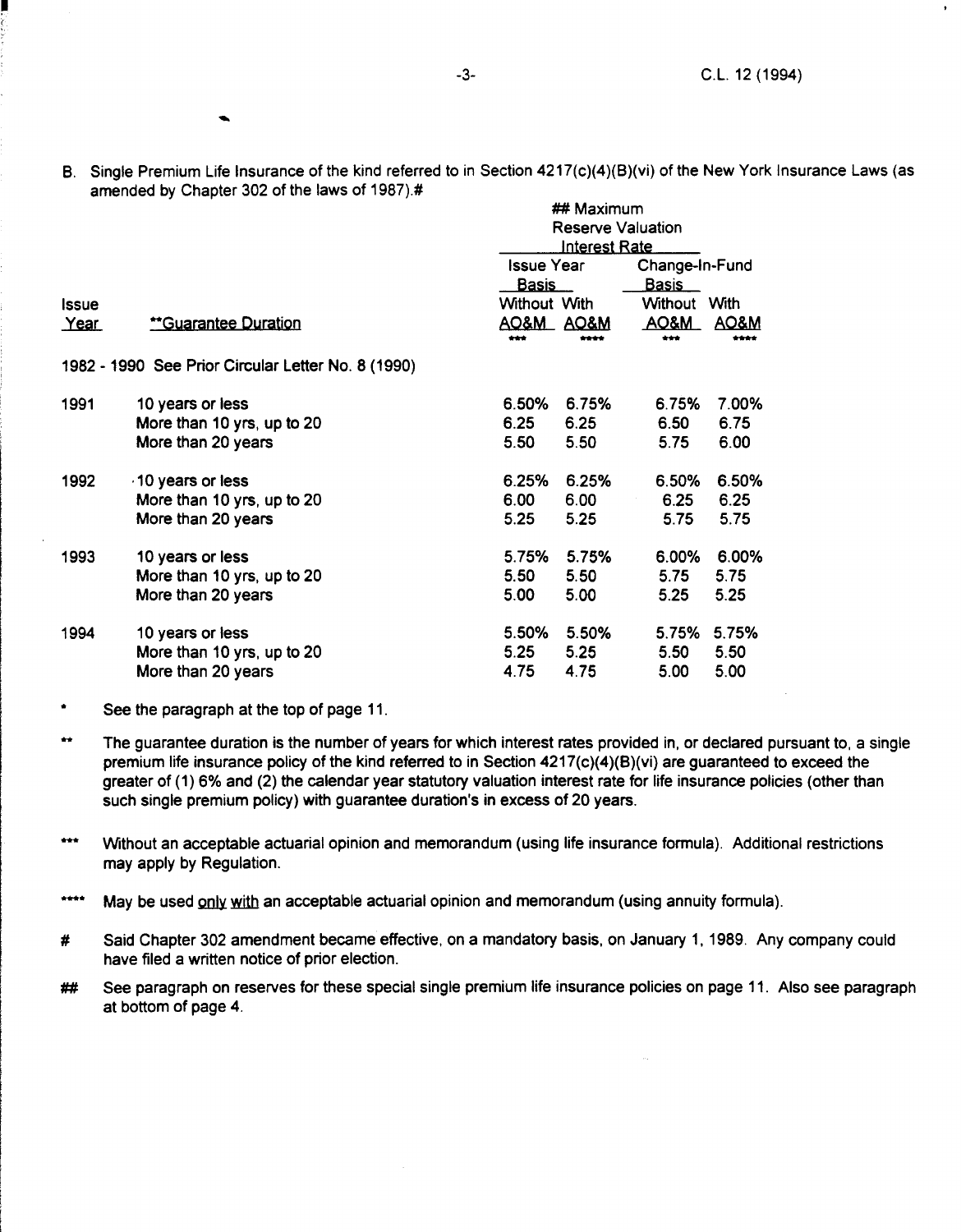- 
- -C. Single Premium Immediate Annuities and annuity benefits arising from life insurance policies and annuity and guaranteed interest contracts with cash settlement options.

Maximum Reserve Valuation Interest Rate

|                                     | <u>MOAILIQUE RESERVE VOIDOUOILILINGICSI ROIC</u>                                                                                   |                                                                       |
|-------------------------------------|------------------------------------------------------------------------------------------------------------------------------------|-----------------------------------------------------------------------|
| Issues of or<br>Purchases<br>During | <b>Without Acceptable</b><br><b>Actuarial Opinion</b><br>and Memorandum#<br>(Using Life Insurance Formula) (Using Annuity Formula) | <b>With Acceptable</b><br><b>Actuarial Opinion</b><br>and Memorandum# |
| 1982                                | 10.50%                                                                                                                             | 13.25%                                                                |
| 1983                                | 9.50                                                                                                                               | 11.25                                                                 |
| 1984                                | 9.50                                                                                                                               | 11.25                                                                 |
| 1985                                | 9.50                                                                                                                               | 11.00                                                                 |
| 1986                                | 8.50                                                                                                                               | 9.25                                                                  |
| 1987                                | 8.00                                                                                                                               | 8.00                                                                  |
| 1988                                | 8.25                                                                                                                               | 8.75                                                                  |
| 1989                                | 8.25                                                                                                                               | 8.75                                                                  |
| 1990                                | 8.00                                                                                                                               | 8.25                                                                  |
| 1991                                | 8.00                                                                                                                               | 8.25                                                                  |
| 1992                                | 7.75                                                                                                                               | 7.75                                                                  |
| 1993                                | 7.00                                                                                                                               | 7.00                                                                  |
| 1994                                | 6.50                                                                                                                               | 6.50                                                                  |

# The actuarial opinion and memorandum, referred to in C, D, E, F, G and H herein, are as required by Section 4217(c)(4)(B)(vi) of the New York Insurance Laws. The above valuation interest rates, under the heading "With Acceptable Actuarial Opinion and Memorandum", may be used only with an acceptable actuarial opinion and memorandum. Additional restrictions apply, under Regulation 126, where an acceptable actuarial opinion and memorandum have not been filed.

Section 95.8(e) of Regulation 126 requires, for 1989 and later year-ends, that an actuarial opinion and memorandum be filed, with respect to all issues of annuities, annuity benefits and guaranteed interest contracts, and with respect to all issues of single premium life insurance of the kind referred to in Section  $4217(c)(4)(B)(vi)$ . Regulation 126 specifies the minimum reserves to be held where an acceptable actuarial opinion and memorandum have not been filed for such business.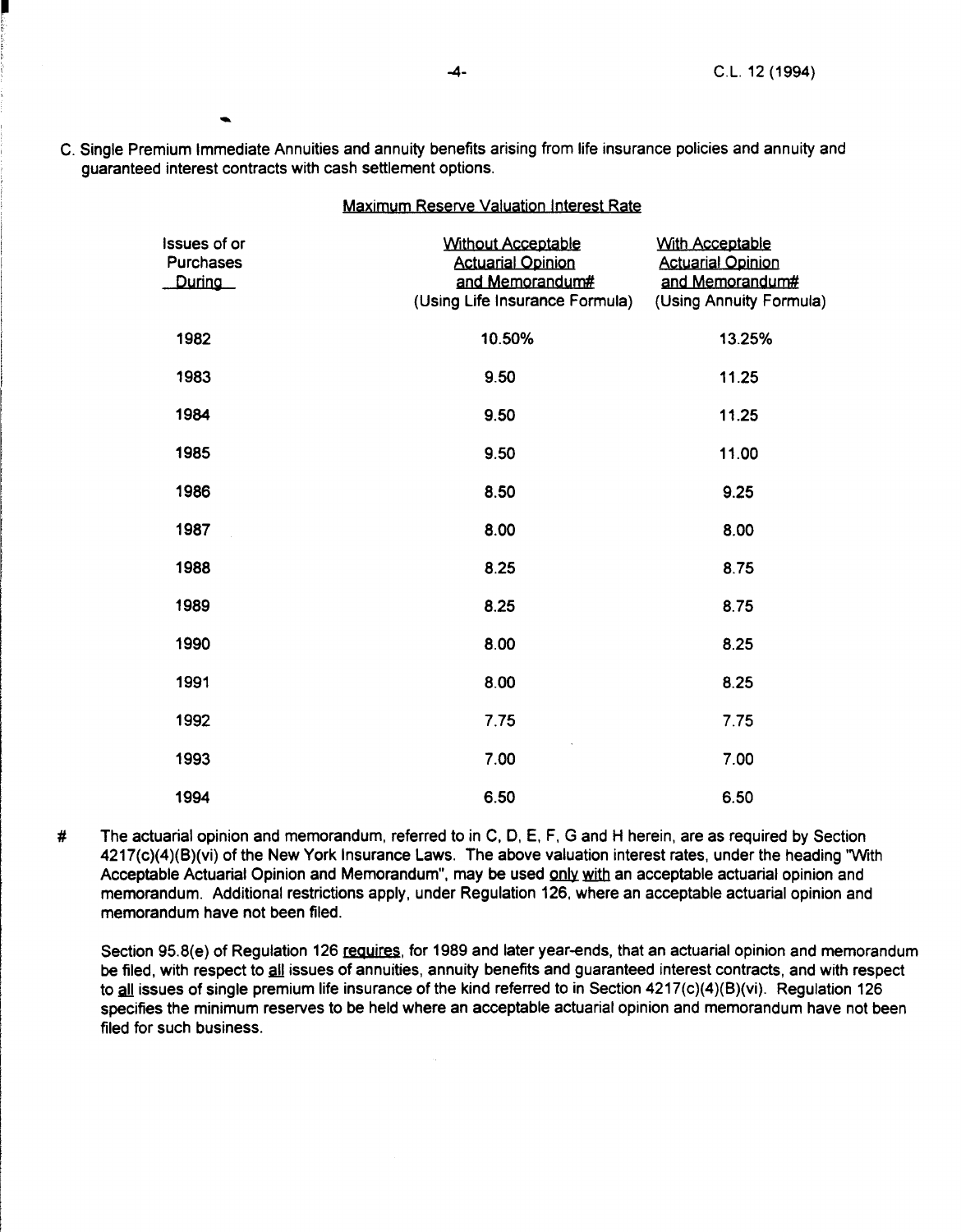D. Other Annuities and Guaranteed Interest Contracts, with cash settlement options and with interest rate guarantees on future considerations, valued on the "Issue Year" basis.

Maximum Reserve Valuation Interest Rate

|                      |                                                    | <b>Without Acceptable</b><br><b>Actuarial Opinion</b><br>and Memorandum #<br>(Using Life Insurance Formula) |                                         |             |       | <b>With Acceptable</b><br><b>Actuarial Opinion</b><br>and Memorandum #<br>(Using Annuity Formula) |                |  |
|----------------------|----------------------------------------------------|-------------------------------------------------------------------------------------------------------------|-----------------------------------------|-------------|-------|---------------------------------------------------------------------------------------------------|----------------|--|
|                      |                                                    |                                                                                                             | <u>*Plan Type</u>                       |             |       | *Plan Type                                                                                        |                |  |
| <b>Issue</b><br>Year | <b>Guarantee Duration##</b>                        | A                                                                                                           | $\mathbf{B}$<br>$\overline{\mathbf{C}}$ |             | Δ     | B                                                                                                 | $\overline{C}$ |  |
|                      | 1982 - 1990 See Prior Circular Letter No. 8 (1990) |                                                                                                             |                                         |             |       |                                                                                                   |                |  |
| 1991                 | 5 years or less                                    |                                                                                                             | 8.00% 6.75% 6.25%                       |             |       | 8.25% 7.00%                                                                                       | 6.25%          |  |
|                      | More than 5 yrs, up to 10                          | 7.75                                                                                                        | 6.75                                    | 6.25        | 8.00  | 7.00                                                                                              | 6.25           |  |
|                      | More than 10 yrs, up to 20                         | 7.00                                                                                                        | 6.25                                    | 5.75        | 7.00  | 6.25                                                                                              | 5.75           |  |
|                      | More than 20 years                                 | 5.75                                                                                                        | 5.25                                    | 5.25        | 5.75  | 5.25                                                                                              | 5.25           |  |
| 1992                 | 5 years or less                                    |                                                                                                             | 7.75% 6.50% 6.00%                       |             | 7.75% |                                                                                                   | 6.50% 6.00%    |  |
|                      | More than 5 yrs, up to 10                          | 7.50                                                                                                        | 6.50                                    | 6.00        | 7.50  | 6.50                                                                                              | 6.00           |  |
|                      | More than 10 yrs, up to 20                         | 6.75                                                                                                        | 6.00                                    | 5.75        | 6.75  | 6.00                                                                                              | 5.75           |  |
|                      | More than 20 years                                 | 5.75                                                                                                        | 5.00                                    | 5.00        | 5.75  | 5.00                                                                                              | 5.00           |  |
| 1993                 | 5 years or less                                    | 7.00%                                                                                                       |                                         | 6.00% 5.50% |       | 7.00% 6.00% 5.50%                                                                                 |                |  |
|                      | More than 5 yrs, up to 10                          | 6.75                                                                                                        | 6.00                                    | 5.50        | 6.75  | 6.00                                                                                              | 5.50           |  |
|                      | More than 10 yrs, up to 20                         | 6.25                                                                                                        | 5.50                                    | 5.25        | 6.25  | 5.50                                                                                              | 5.25           |  |
|                      | More than 20 years                                 | 5.25                                                                                                        | 4.75                                    | 4.75        | 5.25  | 4.75                                                                                              | 4.75           |  |
| 1994                 | 5 years or less                                    | 6.50%                                                                                                       |                                         | 5.75% 5.25% | 6.50% |                                                                                                   | 5.75% 5.25%    |  |
|                      | More than 5 yrs, up to 10                          | 6.50                                                                                                        | 5.75                                    | 5.25        | 6.50  | 5.75                                                                                              | 5.25           |  |
|                      | More than 10 yrs, up to 20                         | 6.00                                                                                                        | 5.25                                    | 5.00        | 6.00  | 5.25                                                                                              | 5.00           |  |
|                      | More than 20 years                                 | 5.00                                                                                                        | 4.50                                    | 4.50        | 5.00  | 4.50                                                                                              | 4.50           |  |

# See requirements for actuarial opinion and memorandum in footnote on page 4. Additional restrictions apply, under Regulation 126, where an acceptable actuarial opinion and memorandum have not been filed.

**##** See definition of guarantee duration for Categories D, E, G and H on page 10.

\* See descriptions of plan types on page 10.

-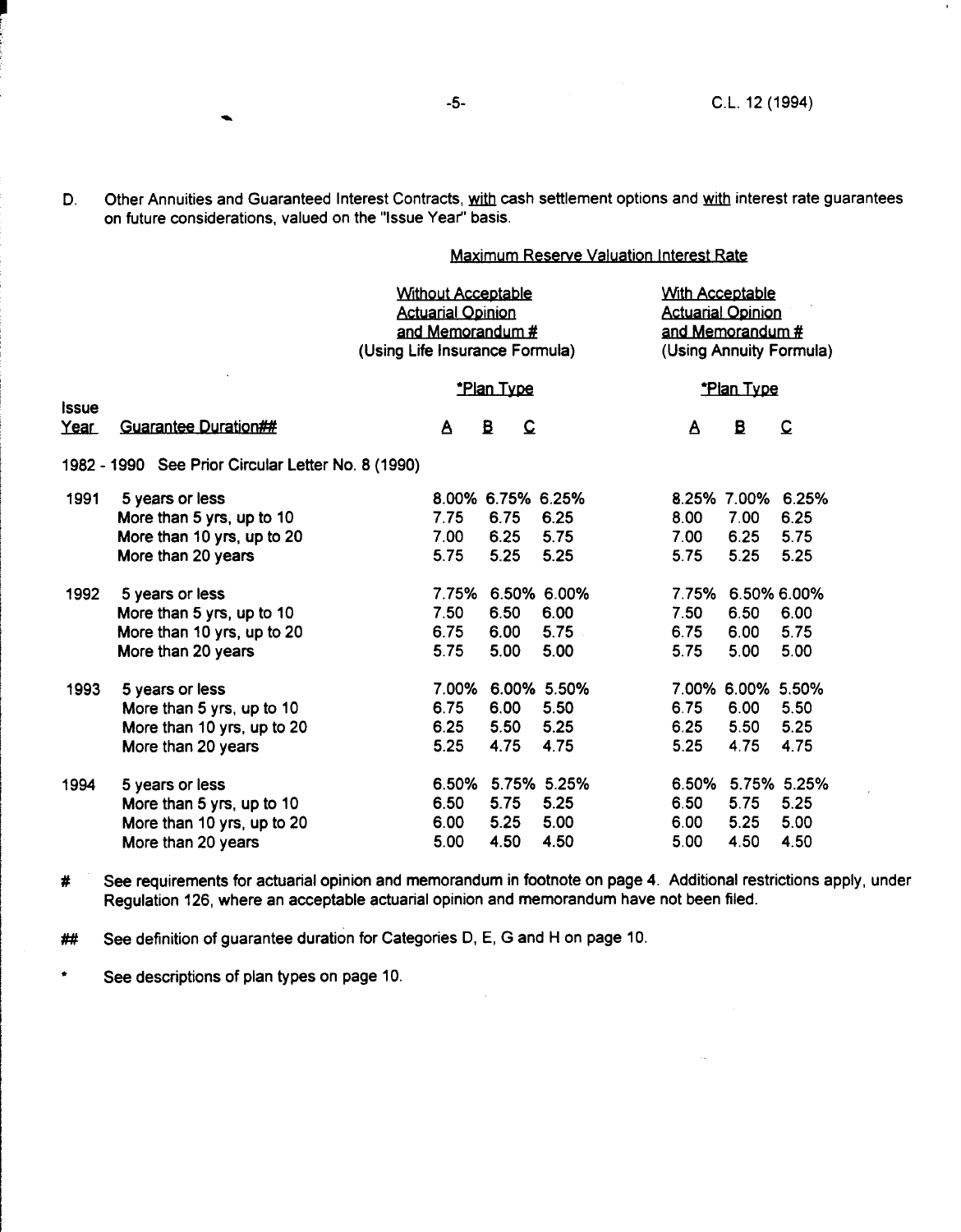$\blacktriangle$ 

 $\mathcal{L}^{\text{eff}}_{\text{eff}}$ 

E. Other Annuities and Guaranteed Interest Contracts, with cash settlement options but without interest rate guarantees on future considerations, valued on the "Issue Year'' basis.

# **Maximum Reserve Valuation Interest Rate**

|                             |                                                    | <b>Without Acceptable</b><br><b>Actuarial Opinion</b><br>and Memorandum#<br>(Using Life Insurance Formula) |                   |                   | <b>With Acceptable</b><br><b>Actuarial Opinion</b><br>and Memorandum#<br>(Using Annuity Formula) |                   |                   |
|-----------------------------|----------------------------------------------------|------------------------------------------------------------------------------------------------------------|-------------------|-------------------|--------------------------------------------------------------------------------------------------|-------------------|-------------------|
|                             |                                                    |                                                                                                            | *Plan Type        |                   |                                                                                                  | *Plan Type        |                   |
| <b>Issue</b><br><u>Year</u> | <b>Guarantee Duration##</b>                        | A                                                                                                          | $\mathbf{B}$      | $\mathbf{\Omega}$ | A                                                                                                | $\mathbf{B}$      | $\mathbf{\Omega}$ |
|                             | 1982 - 1990 See Prior Circular Letter No. 8 (1990) |                                                                                                            |                   |                   |                                                                                                  |                   |                   |
| 1991                        | 5 years or less                                    |                                                                                                            |                   | 8.25% 7.00% 6.50% |                                                                                                  | 8.75% 7.25% 6.75% |                   |
|                             | More than 5 yrs, up to 10                          | 8.00                                                                                                       | 7.00              | 6.50              | 8.25                                                                                             | 7.25              | 6.75              |
|                             | More than 10 yrs, up to 20                         | 7.50                                                                                                       | 6.50              | 6.25              | 7.50                                                                                             | 6.50              | 6.25              |
|                             | More than 20 years                                 | 6.25                                                                                                       | 5.50              | 5.50              | 6.25                                                                                             | 5.50              | 5.50              |
| 1992                        | 5 years or less                                    |                                                                                                            |                   | 8.00% 6.75% 6.25% |                                                                                                  | 8.00% 6.75% 6.25% |                   |
|                             | More than 5 yrs, up to 10                          | 7.75                                                                                                       | 6.75              | 6.25              | 7.75                                                                                             | 6.75              | 6.25              |
|                             | More than 10 yrs, up to 20                         | 7.00                                                                                                       | 6.25              | 6.00              | 7.00                                                                                             | 6.25              | 6.00              |
|                             | More than 20 years                                 | 6.00                                                                                                       | 5.25              | 5.25              | 6.00                                                                                             | 5.25              | 5.25              |
| 1993                        | 5 years or less                                    |                                                                                                            |                   | 7.25% 6.25% 5.75% |                                                                                                  | 7.25% 6.25% 5.75% |                   |
|                             | More than 5 yrs, up to 10                          | 7.00                                                                                                       | 6.25              | 5.75              | 7.00                                                                                             | 6.25              | 5.75              |
|                             | More than 10 yrs, up to 20                         | 6.50                                                                                                       | 5.75              | 5.50              | 6.50                                                                                             | 5.75              | 5.50              |
|                             | More than 20 years                                 | 5.50                                                                                                       | 5.00              | 5.00              | 5.50                                                                                             | 5.00              | 5.00              |
| 1994                        | 5 years or less                                    |                                                                                                            | 6.75% 6.00% 5.50% |                   |                                                                                                  | 6.75% 6.00% 5.50% |                   |
|                             | More than 5 yrs, up to 10                          | 6.50                                                                                                       | 6.00              | 5.50              | 6.50                                                                                             | 6.00              | 5.50              |
|                             | More than 10 yrs, up to 20                         | 6.25                                                                                                       | 5.50              | 5.25              | 6.25                                                                                             | 5.50              | 5.25              |
|                             | More than 20 years                                 | 5.25                                                                                                       | 4.75              | 4.75              | 5.25                                                                                             | 4.75              | 4.75              |

# See requirements for actuarial opinion and memorandum in footnote on page 4. Additional restrictions apply, under Regulation 126, where an acceptable actuarial opinion and memorandum have not been filed.

**##** See definition of guarantee duration for Categories D, E, G and H on page 10.

\* See descriptions of plan types on page 10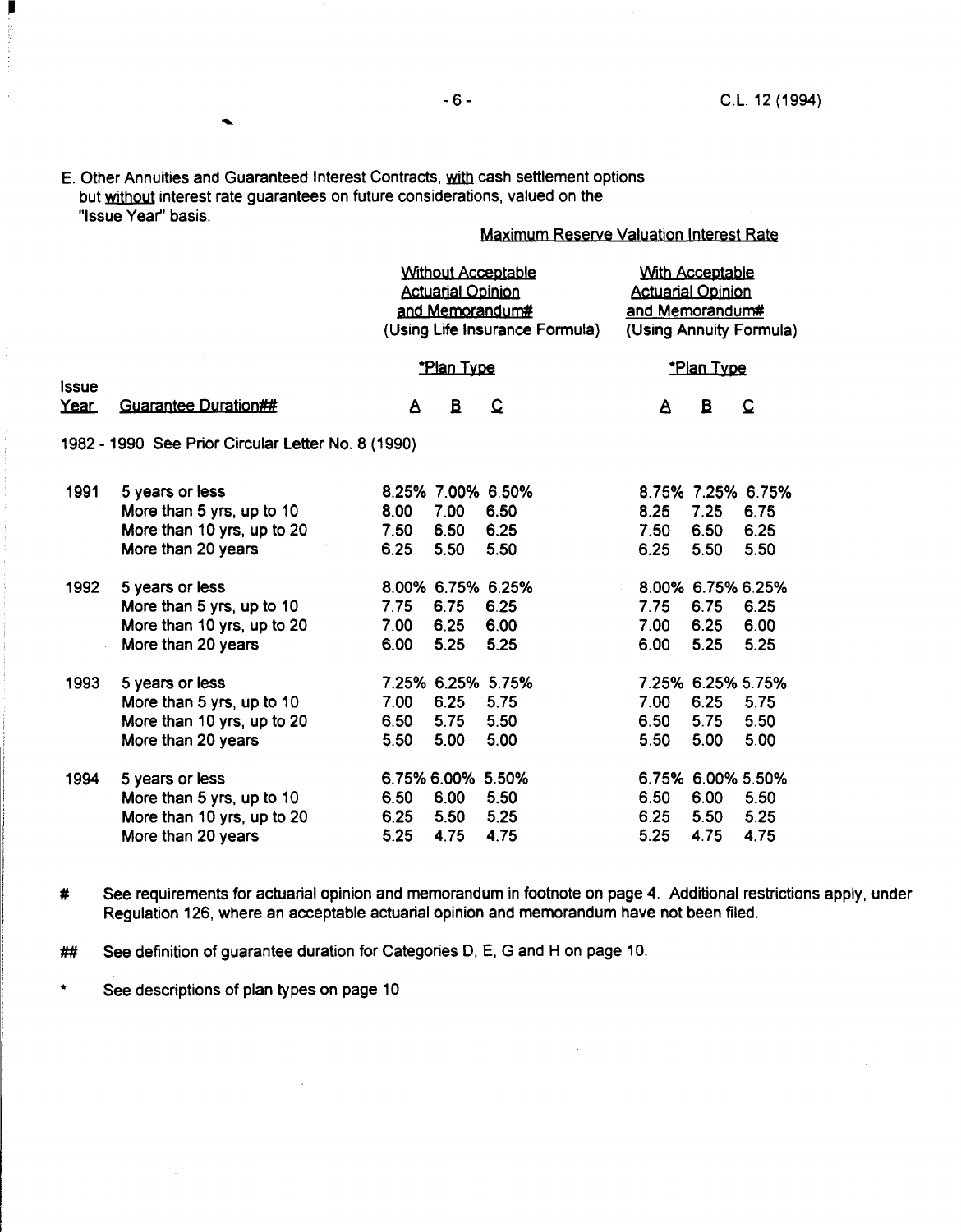..

I

F. Other Annuities and Guaranteed Interest Contracts, without cash settlement options, valued on the "Issue Year" basis.

# Maximum Reserve Valuation Interest Rate

|                      |                                                    | <b>Without Acceptable</b><br><b>Actuarial Opinion</b><br>and Memorandum#<br>(Using Life Insurance Formula) | <b>With Acceptable</b><br><b>Actuarial Opinion</b><br>and Memorandum#<br>(Using Annuity Formula) |
|----------------------|----------------------------------------------------|------------------------------------------------------------------------------------------------------------|--------------------------------------------------------------------------------------------------|
|                      |                                                    | *Plan Type                                                                                                 | *Plan Type                                                                                       |
| <b>Issue</b><br>Year | <b>Guarantee Duration**</b>                        | A                                                                                                          | A                                                                                                |
|                      | 1982 - 1990 See Prior Circular Letter No. 8 (1990) |                                                                                                            |                                                                                                  |
|                      | 1991 5 years or less                               | 8.00%                                                                                                      | 8.25%                                                                                            |
|                      | More than 5 yrs, up to 10                          | 7.75                                                                                                       | 8.00                                                                                             |
|                      | More than 10 yrs, up to 20                         | 7.00<br>A.                                                                                                 | 7.25                                                                                             |
|                      | More than 20 years                                 | 5.75                                                                                                       | 6.00                                                                                             |
| 1992                 | 5 years or less                                    | 7.75%                                                                                                      | 7.75%                                                                                            |
|                      | More than 5 yrs, up to 10                          | 7.50                                                                                                       | 7.50                                                                                             |
|                      | More than 10 yrs, up to 20                         | 6.75                                                                                                       | 6.75                                                                                             |
|                      | More than 20 years                                 | 5.75                                                                                                       | 5.75                                                                                             |
| 1993                 | 5 years or less                                    | 7.00%                                                                                                      | 7.00%                                                                                            |
|                      | More than 5 yrs, up to 10                          | 6.75                                                                                                       | 6.75                                                                                             |
|                      | More than 10 yrs, up to 20                         | 6.25                                                                                                       | 6.25                                                                                             |
|                      | More than 20 years                                 | 5.25                                                                                                       | 5.25                                                                                             |
| 1994                 | 5 years or less                                    | 6.50%                                                                                                      | 6.50%                                                                                            |
|                      | More than 5 yrs, up to 10                          | 6.50                                                                                                       | 6.50                                                                                             |
|                      | More than 10 yrs, up to 20                         | 6.00                                                                                                       | 6.00                                                                                             |
|                      | More than 20 years                                 | 5.00                                                                                                       | 5.00                                                                                             |

# See requirements for actuarial opinion and memorandum in footnote on page 4. Additional restrictions apply, under Regulation 126, where an acceptable actuarial opinion and memorandum have not been filed.

- \* See descriptions of plan types on page 10.
- \*\* The guarantee duration, for other annuities and guaranteed interest contracts without cash settlement options, is the number of years from the date of issue or date of purchase to the date annuity benefits are scheduled to commence.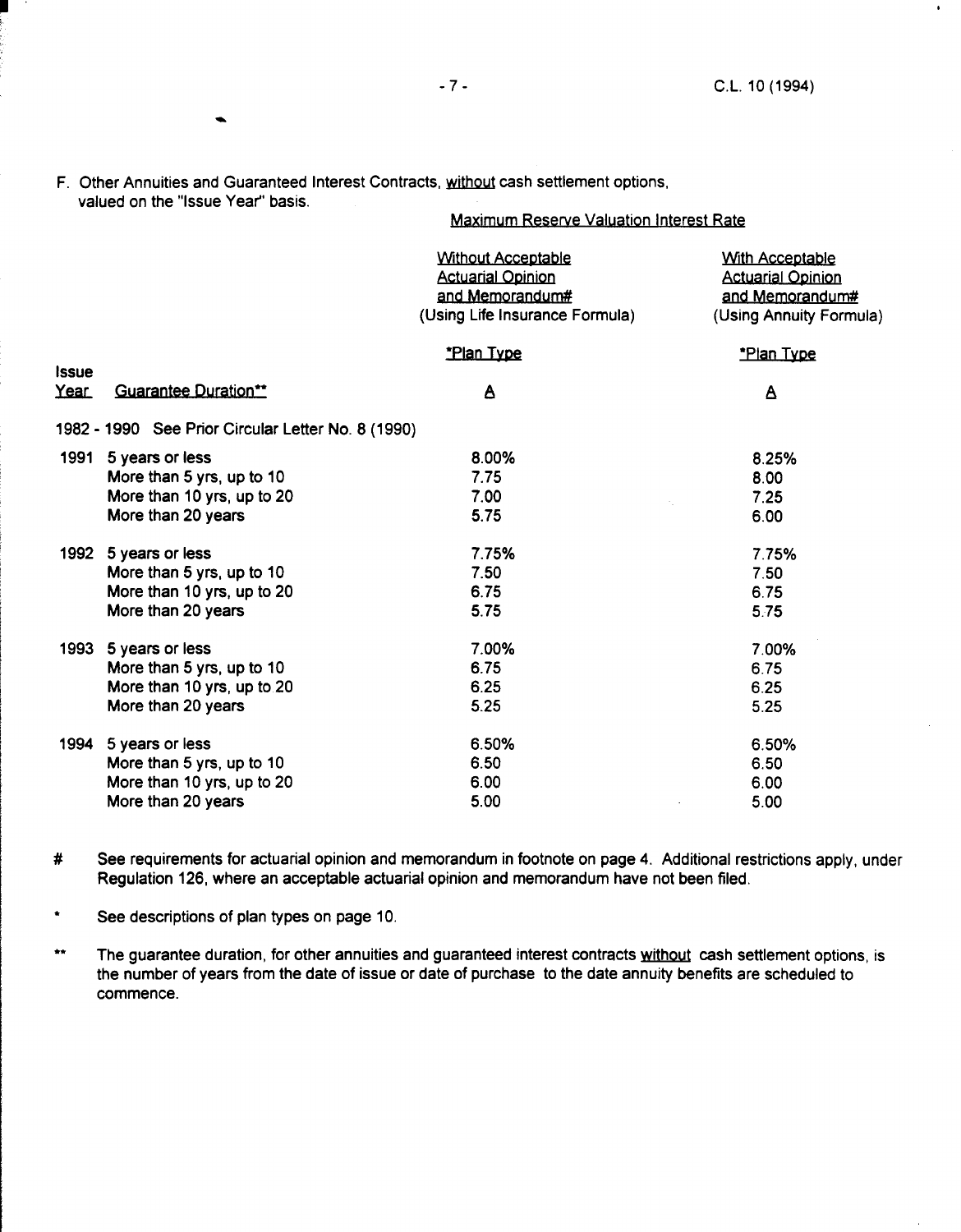G. Other Annuities and Guaranteed Interest Contracts, with cash settlement options and with interest rate guarantees on future considerations, valued on the "Change in Fund" basis.

# Maximum Reserve Valuation Interest Rate

|                             |                                                    |              | <b>Without Acceptable</b><br><b>Actuarial Opinion</b><br>and Memorandum# | (Using Life Insurance Formula) | <b>With Acceptable</b><br><b>Actuarial Opinion</b><br>and Memorandum#<br>Using Annuity Formula) |                   |                |
|-----------------------------|----------------------------------------------------|--------------|--------------------------------------------------------------------------|--------------------------------|-------------------------------------------------------------------------------------------------|-------------------|----------------|
| Change<br>in Fund<br>During |                                                    |              | *Plan Type                                                               |                                |                                                                                                 | *Plan Type        |                |
| Year                        | <b>Guarantee Duration##</b>                        | $\mathbf{A}$ | $\mathbf{B}$                                                             | $\Omega$                       | A                                                                                               | $\mathbf{B}$      | $\overline{C}$ |
|                             | 1982 - 1990 See Prior Circular Letter No. 8 (1990) |              |                                                                          |                                |                                                                                                 |                   |                |
| 1991                        | 5 years or less                                    |              |                                                                          | 9.00% 8.25% 6.50%              |                                                                                                 | 9.25% 8.75% 6.75% |                |
|                             | More than 5 yrs, up to 10                          | 8.75         | 8.25                                                                     | 6.50                           | 9.00                                                                                            | 8.75              | 6.75           |
|                             | More than 10 yrs, up to 20                         | 8.00         | 7.75                                                                     | 6.25                           | 8.25                                                                                            | 8.00              | 6.25           |
|                             | More than 20 years                                 | 6.75         | 6.75                                                                     | 5.50                           | 7.00                                                                                            | 7.00              | 5.75           |
| 1992                        | 5 years or less                                    |              |                                                                          | 8.50% 8.00% 6.25%              |                                                                                                 | 8.50% 8.00% 6.25% |                |
|                             | More than 5 yrs, up to 10                          | $-8.25$      | 8.00                                                                     | 6.25                           | 8.25                                                                                            | 8.00              | 6.25           |
|                             | More than 10 yrs, up to 20                         | 7.75         | 7.50                                                                     | 6.00                           | 7.75                                                                                            | 7.50              | 6.00           |
|                             | More than 20 years                                 | 6.50         | 6.50                                                                     | 5.25                           | 6.50                                                                                            | 6.50              | 5.25           |
| 1993                        | 5 years or less                                    |              |                                                                          | 7.75% 7.25% 5.75%              |                                                                                                 | 7.75% 7.25% 5.75% |                |
|                             | More than 5 yrs, up to 10                          | 7.50         | 7.25                                                                     | 5.75                           | 7.50                                                                                            | 7.25              | 5.75           |
|                             | More than 10 yrs, up to 20                         | 7.00         | 6.75                                                                     | 5.50                           | 7.00                                                                                            | 6.75              | 5.50           |
|                             | More than 20 years                                 | 6.00         | 6.00                                                                     | 5.00                           | 6.00                                                                                            | 6.00              | 5.00           |
| 1994                        | 5 years or less                                    |              |                                                                          | 7.25% 6.75% 5.50%              |                                                                                                 | 7.25% 6.75% 5.50% |                |
|                             | More than 5 yrs, up to 10                          | 7.00         | 6.75                                                                     | 5.50                           | 7.00                                                                                            | 6.75              | 5.50           |
|                             | More than 10 yrs, up to 20                         | 6.50         | 6.50                                                                     | 5.25                           | 6.50                                                                                            | 6.50              | 5.25           |
|                             | More than 20 years                                 | 5.75         | 5.75                                                                     | 4.75                           | 5.75                                                                                            | 5.75              | 4.75           |

# See requirements for actuarial opinion and memorandum in footnote on page 4. Additional restrictions apply, under Regulation 126, where an acceptable actuarial opinion and memorandum have not been filed.

**##** See definition of guarantee duration for Categories D, E, G and H on page 10.

\* See descriptions of plan types on page 10.

 $\sim$ 

 $\Delta \sim 10^{11}$  m  $^{-1}$  .

 $\sim 10^{-10}$ 

-

 $\frac{1}{2}$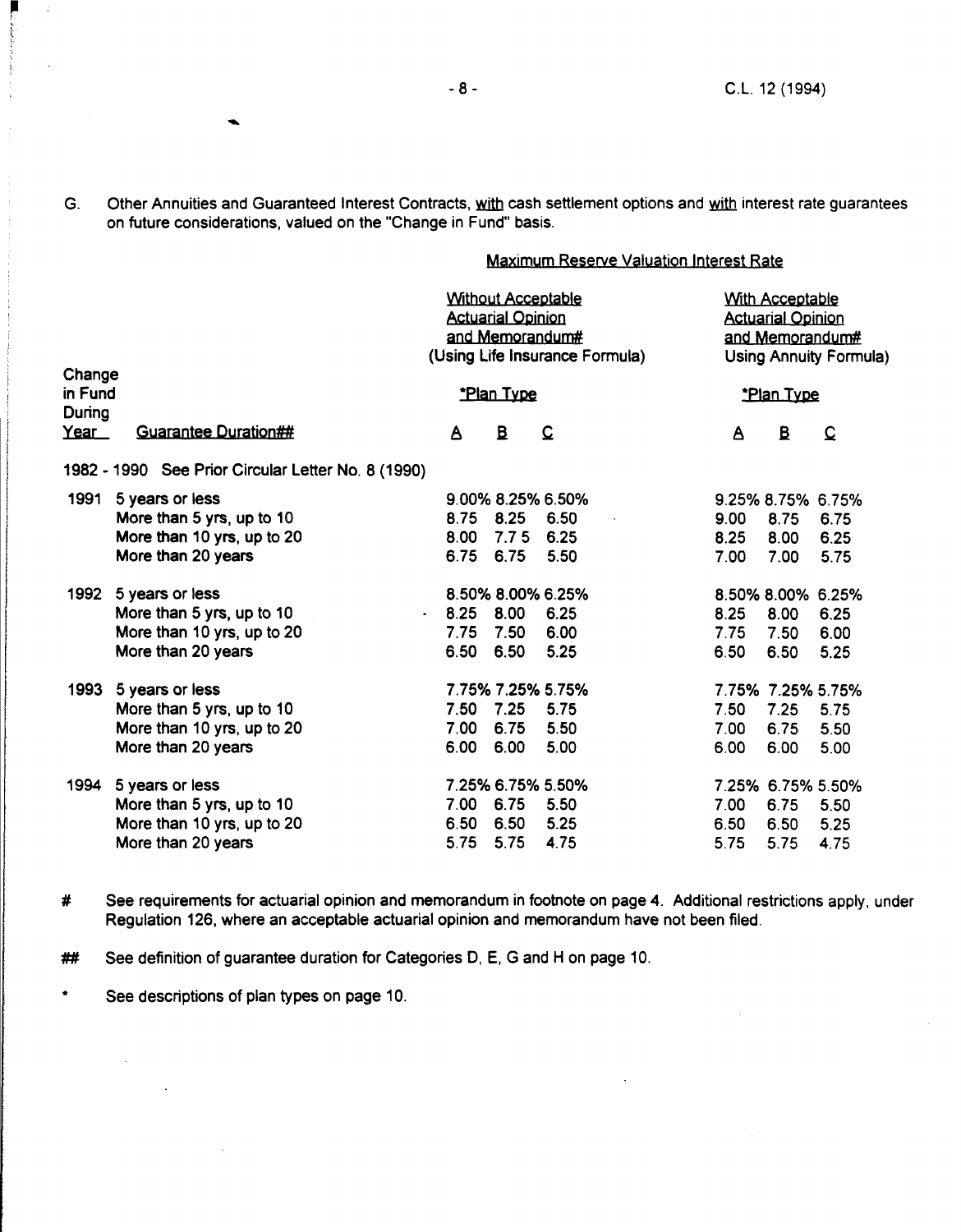$\mathbf{F}$ 

H. Other Annuities and guaranteed interest contracts, with cash settlement options but without interest rate guarantees on future considerations, valued on the "Change in Fund" basis.

Maximum Reserve Valuation Interest Rate

| Change<br>in Fund<br>During |                                                       | <b>Without Acceptable</b><br><b>Actuarial Opinion</b><br>and Memorandum#<br><b>Plan Type</b> | (Using Life Insurance Formula) | <b>With Acceptable</b><br><b>Actuarial Opinion</b><br>and Memorandum#<br>(Using Annuity Formula)<br><u>*Plan Type</u> |                   |      |                   |
|-----------------------------|-------------------------------------------------------|----------------------------------------------------------------------------------------------|--------------------------------|-----------------------------------------------------------------------------------------------------------------------|-------------------|------|-------------------|
| <u>Year </u>                | <b>Guarantee Duration##</b>                           | A                                                                                            | B                              | $\Omega$                                                                                                              | Δ                 | B    | Q                 |
|                             | See Prior Circular Letter No. 8 (1990)<br>1982 - 1990 |                                                                                              |                                |                                                                                                                       |                   |      |                   |
| 1991                        | 5 years or less                                       | 9.25% 8.75% 6.75%                                                                            |                                |                                                                                                                       |                   |      | 9.75% 9.00% 7.00% |
|                             | More than 5 yrs, up to 10                             | 9.00                                                                                         | 8.75 6.75                      |                                                                                                                       | 9.25              | 9.00 | 7.00              |
|                             | More than 10 yrs, up to 20                            | 8.25                                                                                         | 8.00 6.50                      |                                                                                                                       | 8.75              | 8.25 | 6.75              |
|                             | More than 20 years                                    | 7.00                                                                                         | 7.00                           | 5.75                                                                                                                  | 7.25              | 7.25 | 6.00              |
| 1992                        | 5 years or less                                       |                                                                                              |                                | 9.00% 8.25% 6.50%                                                                                                     |                   |      | 9.00% 8.25% 6.50% |
|                             | More than 5 yrs, up to 10                             | 8.50                                                                                         | 8.25 6.50                      |                                                                                                                       | 8.50              | 8.25 | 6.50              |
|                             | More than 10 yrs, up to 20                            | 8.00                                                                                         | 7.75                           | 6.25                                                                                                                  | 8.00              | 7.75 | 6.25              |
|                             | More than 20 years                                    | 6.75                                                                                         | 6.75 5.75                      |                                                                                                                       | 6.75              | 6.75 | 5.75              |
| 1993                        | 5 years or less                                       |                                                                                              |                                | 8.25% 7.50% 6.00%                                                                                                     |                   |      | 8.25% 7.50% 6.00% |
|                             | More than 5 yrs, up to 10                             | 7.75                                                                                         | 7.50                           | 6.00                                                                                                                  | 7.75              | 7.50 | 6.00              |
|                             | More than 10 yrs, up to 20                            | 7.25                                                                                         | 7.00                           | 5.75                                                                                                                  | $\bullet$<br>7.25 | 7.00 | 5.75              |
|                             | More than 20 years                                    | 6.25                                                                                         | 6.25                           | 5.25                                                                                                                  | 6.25              | 6.25 | 5.25              |
| 1994                        | 5 years or less                                       |                                                                                              |                                | 7.50% 7.00% 5.75%                                                                                                     |                   |      | 7.50% 7.00% 5.75% |
|                             | More than 5 yrs, up to 10                             | 7.25                                                                                         | 7.00                           | 5.75                                                                                                                  | 7.25              | 7.00 | 5.75              |
|                             | More than 10 yrs, up to 20                            | 6,75                                                                                         | 6.50                           | 5.50                                                                                                                  | 6.75              | 6.50 | 5.50              |
|                             | More than 20 years                                    | 6.00                                                                                         | 6.00                           | 5.00                                                                                                                  | 6.00              | 6.00 | 5.00              |

# See requirements for actuarial opinion and memorandum in footnote on page 4. Additional restrictions apply, under Regulation 126, where an acceptable actuarial opinion and memorandum have not been filed.

 $\mathcal{L}$ 

**##** See definition of guarantee duration for Categories D, E, G and H on page 10.

\* See descriptions of plan types on page 10.

-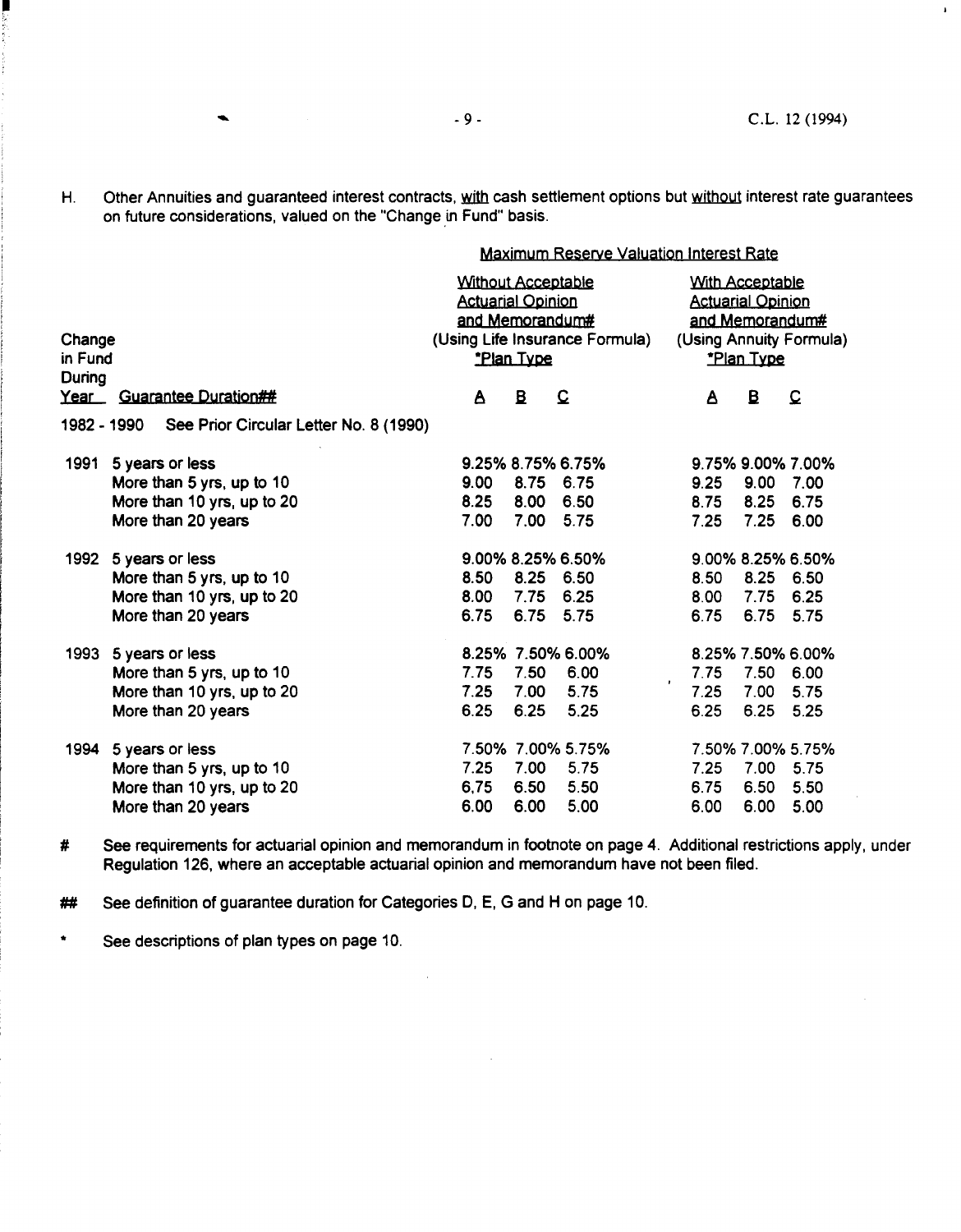$\bullet$ 

Said Section 4221(k)(12) was amended by Chapter 81 of the Laws of 1983 to permit a company to elect to comply with the new provisions of Section 4221 on a plan-by-plan basis, with the proviso that the entire portfolio must be converted to the new provisions on or before January 1 of the third calendar year following the calendar year of compliance for the first plan so converted, but not, in any event, later than January 1, 1989.

Plan types, as used in the above tables, are defined as follows:

Plan Type A: The policyholder may withdraw funds only (1) with an adjustment to reflect changes in interest rates or asset values since receipt of the funds by the insurance company, or (2} without such adjustment but in installments over five years or more, or (3} as an immediate life annuity.

Plan Type B: The policyholder may not withdraw funds before the expiration of the interest rate quarantee or, if withdrawals are permitted before the expiration of such guarantee, may withdraw funds only (1} with an adjustment to reflect changes in interest rates or asset values since receipt of the funds by the insurance company, or (2) without such adjustment but in installments over five years or more. At the end of the interest rate guarantee, funds may be withdrawn without such adjustment in a single sum or in installments over less than five years.

Plan Type C: The policyholder may withdraw funds before the expiration of the interest rate guarantee in a single sum or installments over less than five years either (1} without adjustment to reflect changes in interest rates or asset values since receipt of the funds by the insurance company, or (2} subject only to a fixed surrender charge stipulated in the contract as a percentage of the fund.

(The most popular plan type, in the group annuity area, for current issues, is plan type B; while, the most popular plan type, in the individual annuity area, for current issues, is plan type C.}

The guarantee duration, for other annuities and guaranteed interest contracts with cash settlement options, generally is the number of years for which the contract guarantees interest rates in excess of the calendar year statutory valuation interest rate for life insurance policies (covered in A on page 2} with guarantee duration's of more than twenty years (See 0, E, G and H herein).

The guarantee duration, for other annuities and guaranteed interest contracts without cash settlement options, is the number of years from the date of issue or date of purchase to the date annuity benefits are scheduled to commence.

Other annuities and guaranteed interest contracts, without cash settlement options, may be valued only on an "Issue Year" basis.

For structured settlement annuities with lump-sum payments, see Section 95.12 of Regulation 126.

The maximum reserve valuation interest rates, for annuities and guaranteed interest contracts and for single premium life insurance policies of the kind referred to in Section 4217(c)(4)(B)(vi), are based on Moody's Corporate Bond Yield Averages for a one or three year period ending in June of the year of issue, purchase or change in fund. Consequently, we are not able to compute rates applicable to 1995 at this time.

The attached Appendix describes the method of calculating the maximum reserve valuation interest rates, in accordance with the specifications of Section 4217 of the New York Insurance Laws, as amended.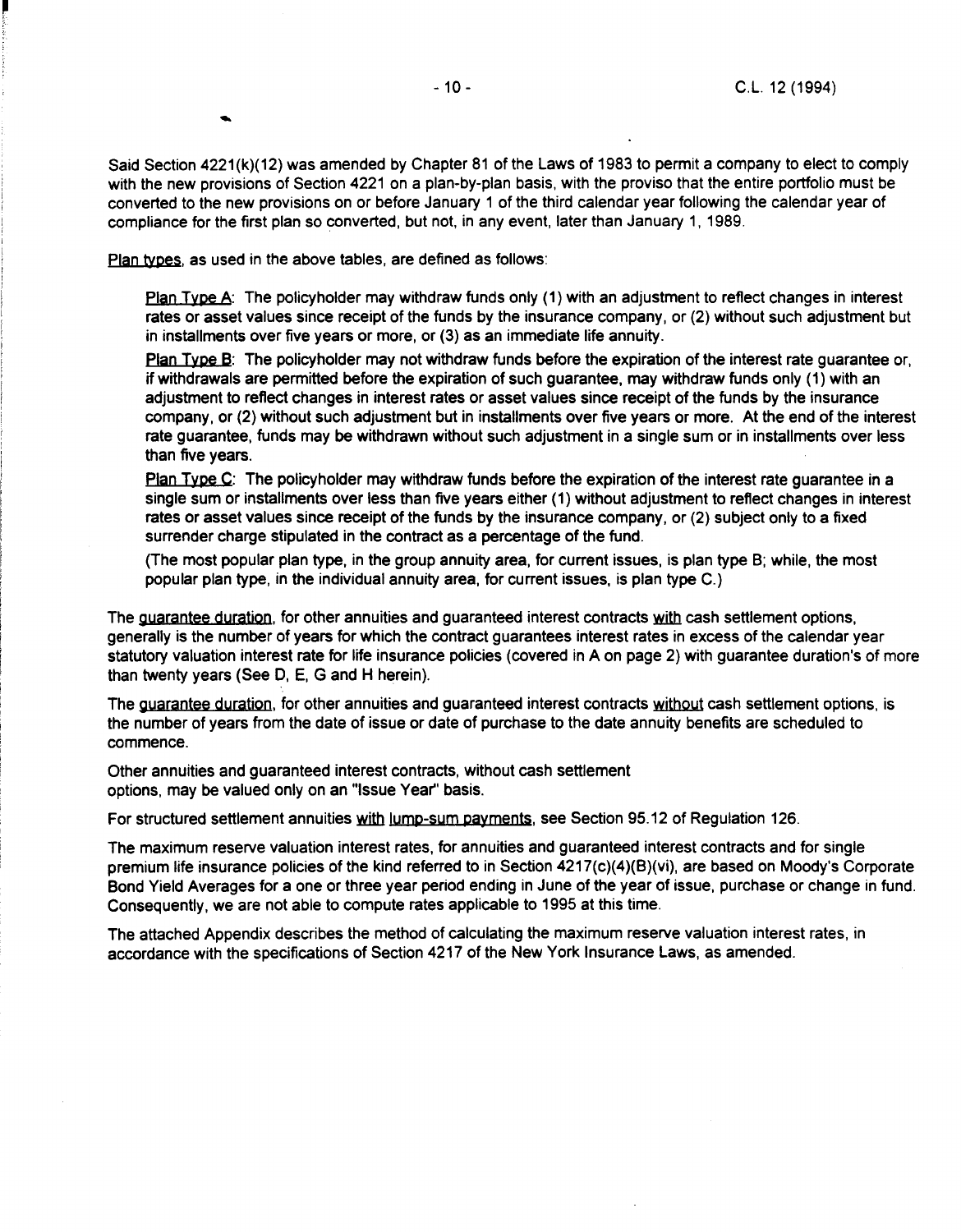$\mathbf{r}$ 

Section 4217, as amended by Chapter 749 of the Laws of 1983, permits the dynamic interest rates (under the 1982 amendments) to be used for issues of January 1, 1982 and later, irrespective of a company's election or non-election under Section 4221 (k)(12). Thus, the new dynamic interest rates may be used either with 1958 CSO issues of January 1, 1982 through December 31, 1988 or with 1980 CSO issues of January 1, 1982 and later, for valuation purposes.

The reserve for a Single Premium Life Insurance policy, of the kind referred to in Section  $4217(c)(4)(B)(vi)$  of the New York Insurance Laws (as amended by Chapter 302 of the laws of 1987), must not be less than its cash value. Section 95.14 of Regulation 126 limits the applicable duration of maximum reserve valuation interest rates specified in Bon page 3.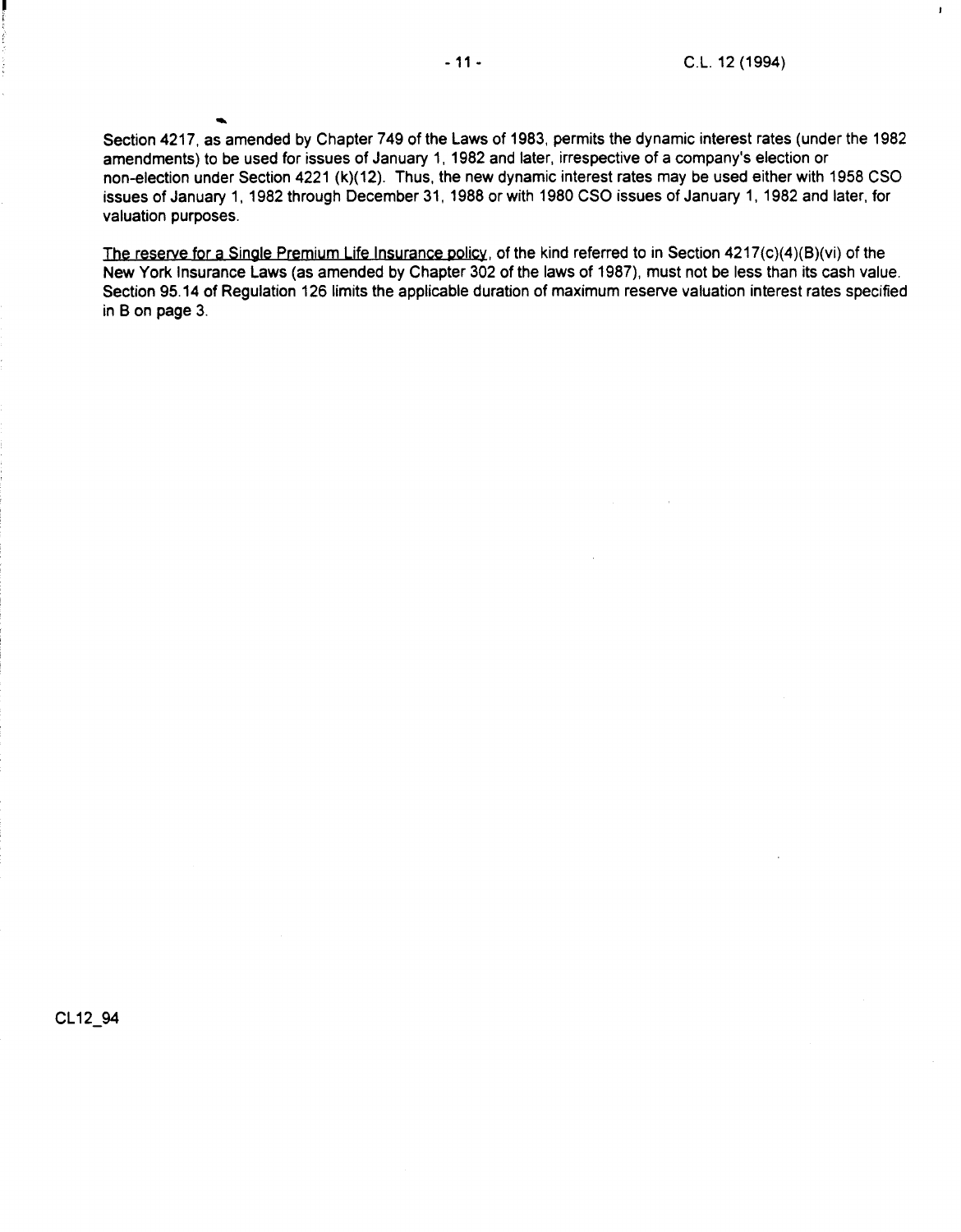#### APPENDIX

#### To Circular Letter Number 12 (1994)

The maximum reserve valuation interest rates are based on reference interest rates, which are averages of corporate bond earnings published by Moody's Investors Service, Inc., and weighting factors prescribed by Section 4217.

The weighting factors do not vary from year to year. None of the weighting factors given in Table 1 below will change unless Section 4217 is revised by new legislation. The following formulas are used to compute the maximum reserve valuation interest rates:

 $I = 3.00\% + W(R<sub>1</sub>-3.00)\% + W/2(R<sub>2</sub>-9.00)\%$ , (Formula 1, called "Life Insurance Formula")

or

 $I = 3.00% + W(R-3.00)%$ , (Formula 2, called "Annuity Formula")

Where:

- I = Maximum calendar year statutory valuation interest rate, rounded to the nearer 1/4%.
- $R =$  Reference interest rate, derived from Moody's corporate bond monthly yield averages, rounded to the nearer basis point (.01 of 1%).

R1= Lesser of Rand 9.00%.

 $R<sub>2</sub>$ = Greater of R and 9.00%.

 $W = Weighting factor$ .

The third term of Formula 1 is dropped whenever the reference interest rate falls below 9.00%. The weighting factors vary by type of benefit, guarantee duration, and valuation basis (i.e. 'issue year' basis or 'change-in-fund' basis). An asterisk (\*), where shown with the weighting factor in Table 1, indicates that Formula 2 may optionally be used with a given factor if an acceptable actuarial opinion and memorandum are provided, as required by Section 4217(c)(4){B)(vi).

|                                                    |                                                                  | <u>TABLE 1</u>                                              |                                                               |                            |
|----------------------------------------------------|------------------------------------------------------------------|-------------------------------------------------------------|---------------------------------------------------------------|----------------------------|
| <b>Benefit</b><br>(Category in<br>Circular Letter) | <b>Guarantee Duration</b><br>(Where duration t,<br>in years, is) | <b>Valuation Basis</b>                                      | Reference<br><b>Interest Rate</b><br>(Column from<br>Table 2) | Weighting<br>Eactor        |
| A                                                  | $=$ or $< 10$<br>$> 10 =$ or $< 20$<br>> 20                      | Issue<br>Year                                               | (3)                                                           | .50<br>.45<br>.35          |
| B                                                  | $=$ or $< 10$<br>$> 10$ , = or < 20<br>> 20                      | <b>Issue Year</b><br><b>Issue Year</b><br><b>Issue Year</b> | (1)<br>(3)<br>(3)                                             | $.55*$<br>.50<br>.40       |
| B                                                  | $= or < 10$<br>$> 10 =$ or $< 20$<br>> 20                        | Change-in-Fund<br>Change-in-Fund<br>Change-in-Fund          | (1)<br>(1)<br>(1)                                             | $.60*$<br>$.55*$<br>$.45*$ |
| С                                                  | Not Applicable                                                   | <b>Issue or</b><br>Purchase Year                            | (1)                                                           | $.80*$                     |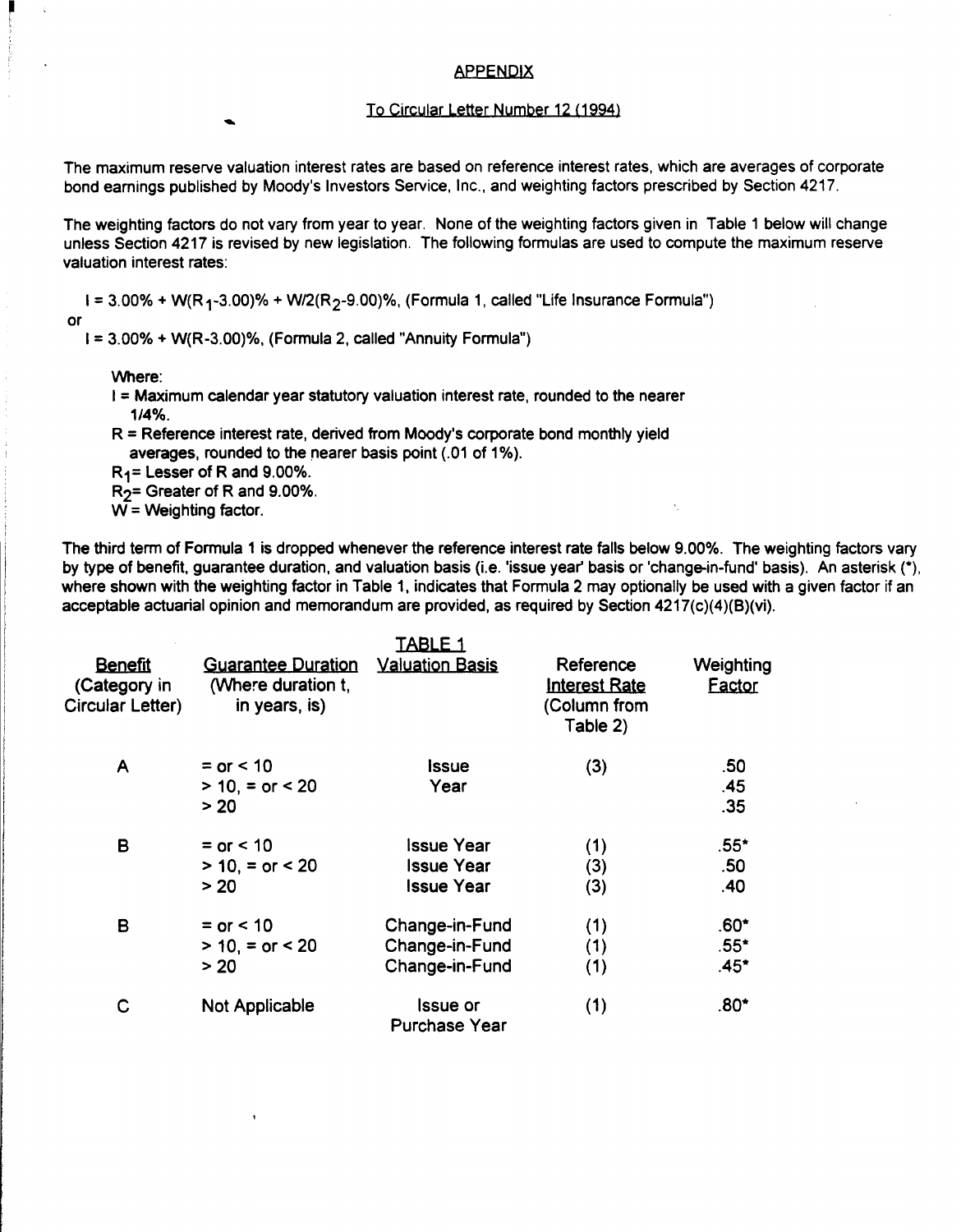# Appendix (Continued)

To Circular Letter Number 12 (1994)

# TABLE 1 (Continued)

rang pangalang pangalang pangangang pangangang pangangang pangang pangang pangang pangang pangang pangang pang<br>Pangang pangang pangang pangang pangang pangang pangang pangang pangang pangang pangang pangang pangang pangan

l,

|                                                    |                                                                  | Valuation    | Reference                                        |                  |                            |                  |
|----------------------------------------------------|------------------------------------------------------------------|--------------|--------------------------------------------------|------------------|----------------------------|------------------|
| <b>Benefit</b><br>(Category in<br>Circular Letter) | <b>Guarantee Duration</b><br>(Where duration t,<br>in years, is) | <b>Basis</b> | <b>Interest Rate</b><br>(Column from<br>Table 2) |                  | <b>Weighting Factor</b>    |                  |
|                                                    |                                                                  |              |                                                  |                  | <u>Varies By Plan Type</u> |                  |
|                                                    |                                                                  |              |                                                  | $\mathbf{A}$     | B                          | $\mathbf{C}$     |
| D                                                  | $=$ or $<$ 5                                                     | Issue        | (1)                                              | $.80*$           | $.60*$                     | $.50*$           |
|                                                    | $> 5$ , = or < 10                                                | Year         | (1)                                              | $.75^*$          | .60                        | $.50^*$          |
|                                                    | $> 10$ , = or < 20                                               |              | (3)                                              | .65              | .50                        | .45              |
|                                                    | > 20                                                             |              | (3)                                              | .45              | .35                        | .35              |
| E                                                  | $=$ or $<$ 5                                                     | <b>Issue</b> | (1)                                              | $.85*$           | $.65*$                     | $.55*$           |
|                                                    | $> 5$ , = or < 10                                                | Year         | (1)                                              | $.80*$           | $.65*$                     | $.55^*$          |
|                                                    | $> 10$ , = or < 20                                               |              | (3)                                              | .70              | .55                        | .50 <sub>1</sub> |
|                                                    | > 20                                                             |              | (3)                                              | .50 <sub>1</sub> | .40                        | .40              |
| F                                                  | $=$ or $<$ 5                                                     | <b>Issue</b> | (1)                                              | $.80^*$          |                            |                  |
|                                                    | $> 5, =$ or $< 10$                                               | Year         | (1)                                              | $.75^*$          |                            |                  |
|                                                    | $> 10 =$ or $< 20$                                               |              | (1)                                              | $.65*$           |                            |                  |
|                                                    | > 20                                                             |              | (1)                                              | $.45*$           |                            |                  |
| G                                                  | $=$ or $<$ 5                                                     | Change       | (1)                                              | $.95*$           | $.85*$                     | $.55*$           |
|                                                    | $> 5$ , = or < 10                                                | In.          | (1)                                              | $.90*$           | $.85*$                     | $.55*$           |
|                                                    | $> 10$ , = or < 20                                               | Fund         | (1)                                              | $.80*$           | $.75*$                     | $.50^{\star}$    |
|                                                    | > 20                                                             |              | (1)                                              | $.60*$           | $.60*$                     | $.40*$           |
| H                                                  | $=$ or $<$ 5                                                     | Change       | (1)                                              | $1.00*$          | $.90*$                     | $.60*$           |
|                                                    | $> 5$ , = or < 10                                                | In           | (1)                                              | $.95*$           | $.90*$                     | $.60*$           |
|                                                    | $> 10, = or < 20$                                                | Fund         | (1)                                              | $.85*$           | $.80*$                     | $.55^*$          |
|                                                    | > 20                                                             |              | (1)                                              | $.65*$           | $.65*$                     | $.45*$           |

The reference interest rates are based on the average corporate bond earnings published by Moody's Investors Service, Inc.

Section 4217 defines running averages of the published monthly yield rates for 12-month and 36-month periods.

The year of issue, of purchase or of change-in-fund, applicable to the running yield average ending in the current year, is the next following year for life Insurance other than single premium life insurance of the kind referred to in Section 4217(c)(4)(8)(vi) (i.e. Category A in the Circular letter) and the current year for all other business (i.e. Categories 8 through H in the Circular Letter).

 $-2-$